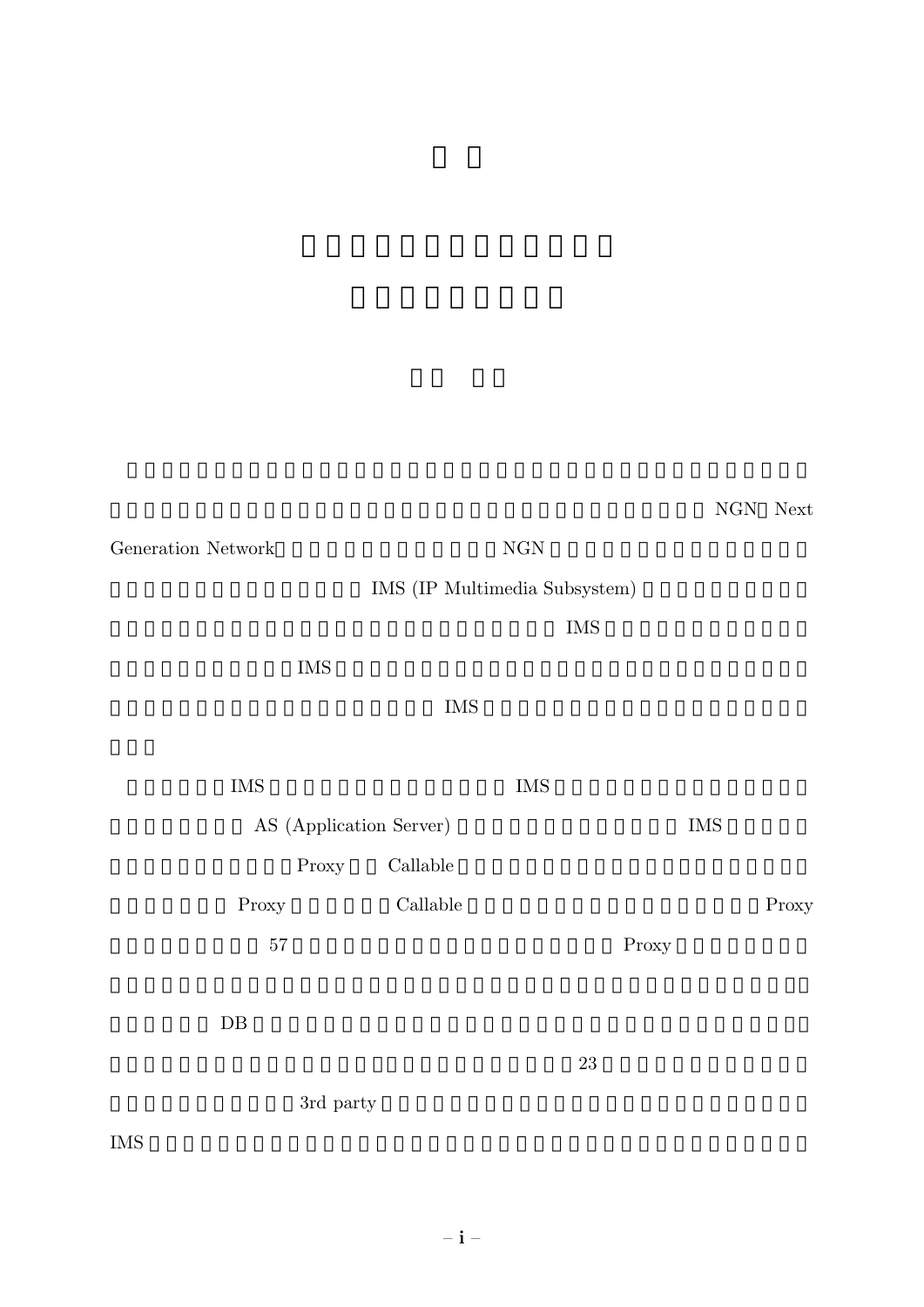${\rm NGN}\quad{\rm IMS}\qquad\qquad {\rm Framework}$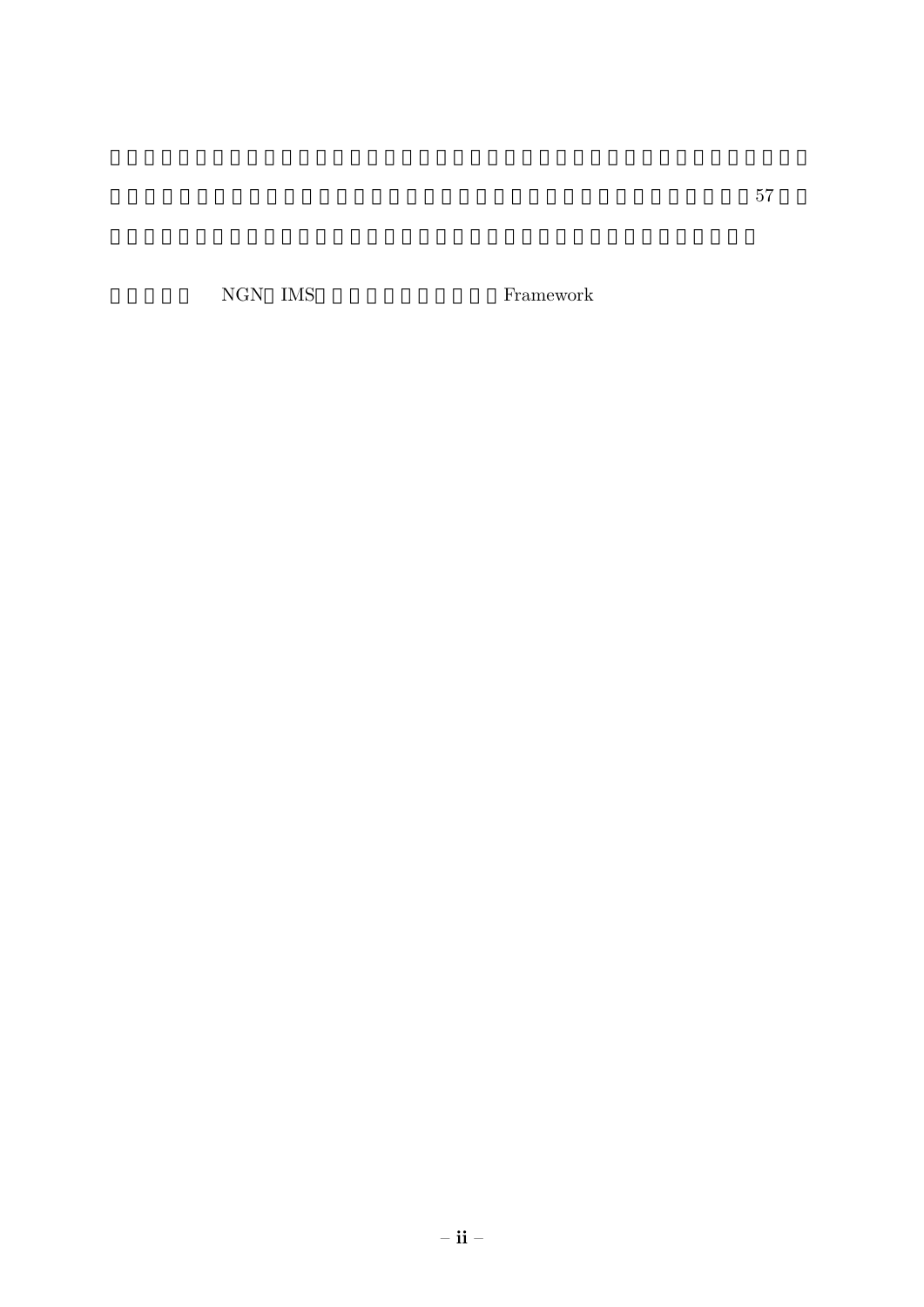## Abstract

## An arrival control mechanism available for next generation network

Recently, the communications carrier has been suffered by their own infrastructure deterioration used for a fixed telephone network, which are expected immediately to extend the bandwidth capability. Then, the communication carriers are eager to research and develop the next generation network, which is next generation network and called NGN hereafter. The international NGN standard has IP Multimedia Subsystem appeared as the core subsystem which realizes new service of NGN, which is IP Multimedia Subsystem and called IMS hereafter. Progress of the new service using IMS would be commonly effective for a mobile communications network and a fixed communication network. Since IMS builds a network for every entrepreneur and provides communication service for the registered users, the mechanism of exchanging information among different IMS entrepreneurs is required for IMS.

In this paper, the AS (Application Server) control system is proposed used for the message arrival control which is effective for the various IMS entrepreneurs in the IMS network. For the transmission control system for IMS networks different from own IMS network, the Proxy model and the Callable model are developed. In this proposal the Proxy model is adoptedbecause of the excellence excellent in processing performance the 57% of the performance excellencce is adieved. The usefulness of the Proxy model system is verified by carrying out performance comparison to a Callable model system.